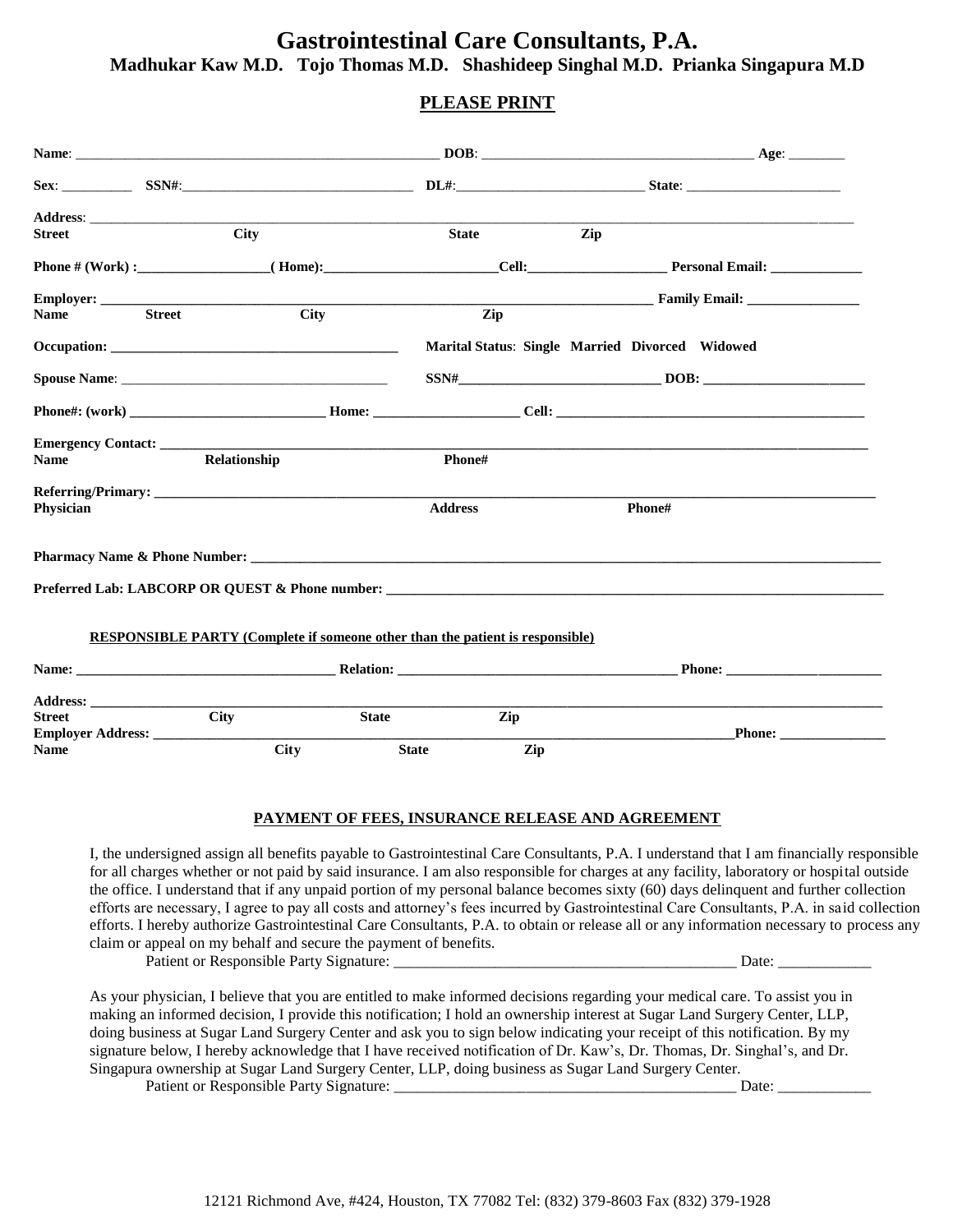|                        | <b>PLEASE PRINT</b>                                                                   |  |  |  |  |  |
|------------------------|---------------------------------------------------------------------------------------|--|--|--|--|--|
| <b>Allergies:</b>      |                                                                                       |  |  |  |  |  |
| List:                  |                                                                                       |  |  |  |  |  |
| <b>Social History:</b> | Married Single Divorced Widowed                                                       |  |  |  |  |  |
| Occupation:            |                                                                                       |  |  |  |  |  |
| <b>SONAL HISTORY</b>   |                                                                                       |  |  |  |  |  |
|                        | ing (circle) Never, Former smoker, Current someday, Current every day smoker          |  |  |  |  |  |
|                        | Pack/day For Years                                                                    |  |  |  |  |  |
|                        | ol (circle) Never, Former drinker, Occasional, Regular drinker, Current every day dri |  |  |  |  |  |

| <b>PERSONAL HISTORY</b>                                                                        |             |                                    |                     |  |  |  |
|------------------------------------------------------------------------------------------------|-------------|------------------------------------|---------------------|--|--|--|
| Smoking (circle) Never, Former smoker, Current someday, Current every day smoker               |             |                                    |                     |  |  |  |
|                                                                                                |             | Pack/day For Years                 |                     |  |  |  |
| Alcohol (circle) Never, Former drinker, Occasional, Regular drinker, Current every day drinker |             |                                    |                     |  |  |  |
|                                                                                                |             | Beer/Hard Liquor Quantity_________ |                     |  |  |  |
| $\text{lliicit Drug Use:} \qquad \text{Yes} \qquad \text{No} \qquad \qquad \text{Details:}$    |             |                                    |                     |  |  |  |
| Recent Travel ___________________                                                              |             |                                    |                     |  |  |  |
| <b>Medications:</b>                                                                            |             |                                    |                     |  |  |  |
| <b>Name</b>                                                                                    | <b>Dose</b> | <b>Frequency</b>                   | <b>Date Started</b> |  |  |  |
|                                                                                                |             |                                    |                     |  |  |  |
|                                                                                                |             |                                    |                     |  |  |  |
|                                                                                                |             |                                    |                     |  |  |  |
|                                                                                                |             |                                    |                     |  |  |  |
|                                                                                                |             |                                    |                     |  |  |  |
|                                                                                                |             |                                    |                     |  |  |  |
|                                                                                                |             |                                    |                     |  |  |  |

## **Family History:**

**(Specify relationship: i.e. Mother/Father/Sister/Brother/Aunt/Uncle/Grandmother, Maternal/ paternal etc.)**

| yes | No |                          | Relative | yes | N <sub>o</sub> |                            | Relative |
|-----|----|--------------------------|----------|-----|----------------|----------------------------|----------|
|     |    | Colon Polyps             |          |     |                | <b>Heart Disease</b>       |          |
|     |    | <b>Ulcers</b>            |          |     |                | <b>Diabetes</b>            |          |
|     |    | Crohn's                  |          |     |                | <b>High Blood Pressure</b> |          |
|     |    | Esophageal<br>Cancer     |          |     |                | Liver disease              |          |
|     |    | Colon Cancer             |          |     |                | <b>Stomach Cancer</b>      |          |
|     |    | Pancreatic Cancer        |          |     |                | <b>Uterine Cancer</b>      |          |
|     |    | Colitis                  |          |     |                | Liver Cirrhosis            |          |
|     |    | <b>Other Cancer</b>      |          |     |                | Liver Cancer               |          |
|     |    | <b>Bleeding Disorder</b> |          |     |                | Other                      |          |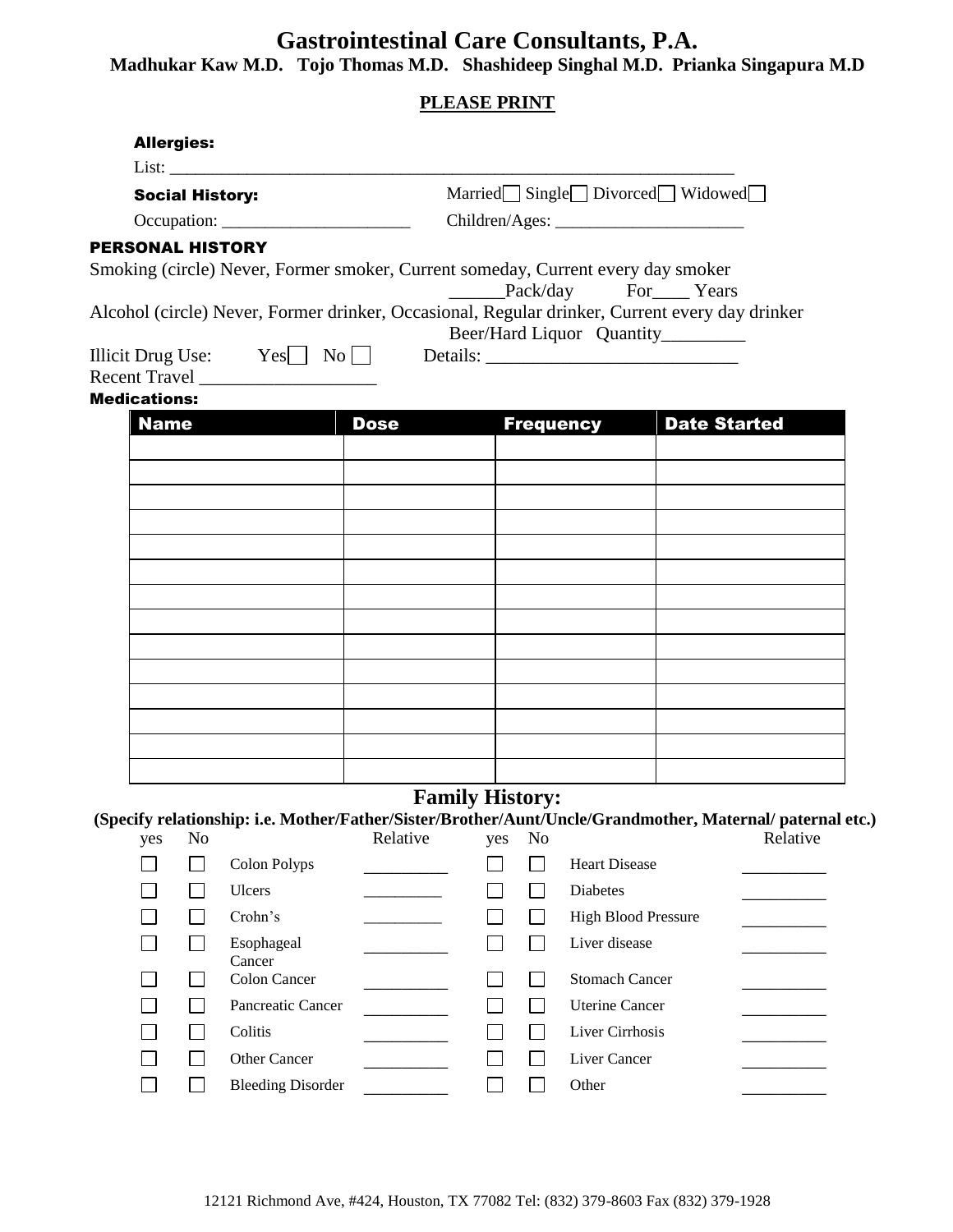# **Gastrointestinal Care Consultants, P.A.**

**Madhukar Kaw M.D. Tojo Thomas M.D. Shashideep Singhal M.D. Prianka Singapura M.D**

**PLEASE PRINT**

|     |                                                                 | <b>CHIEF COMPLAINT:</b>                                                |                          |    |                                 |  |  |
|-----|-----------------------------------------------------------------|------------------------------------------------------------------------|--------------------------|----|---------------------------------|--|--|
|     |                                                                 |                                                                        |                          |    |                                 |  |  |
|     |                                                                 |                                                                        |                          |    |                                 |  |  |
|     | Your past Medical History: If Yes, Give details below, if Known |                                                                        |                          |    |                                 |  |  |
| yes | no                                                              |                                                                        | yes                      | no |                                 |  |  |
|     |                                                                 | Ulcer                                                                  | $\overline{\phantom{0}}$ |    | <b>HIV</b>                      |  |  |
|     |                                                                 | GERD/Reflux                                                            |                          |    | Anxiety_____ Depression____     |  |  |
|     |                                                                 | Barrett's Esophagus                                                    |                          |    | Arthritis                       |  |  |
|     |                                                                 | Colitis                                                                |                          |    | Asthma                          |  |  |
|     |                                                                 | <b>Colon Cancer</b>                                                    |                          |    | <b>COPD</b>                     |  |  |
|     |                                                                 | <b>Colon Polyps</b>                                                    |                          |    | Other Cancer                    |  |  |
|     |                                                                 | Diverticulitis                                                         |                          |    | Coronary Artery Disease         |  |  |
|     |                                                                 | Diverticulosis                                                         |                          |    | Osteoporosis                    |  |  |
|     |                                                                 | <b>Esophageal Stricture</b>                                            |                          |    | <b>Diabetes</b>                 |  |  |
|     |                                                                 | <b>Esophageal Cancer</b>                                               |                          |    | Fibromyalgia                    |  |  |
|     |                                                                 | Pancreatitis                                                           |                          |    | Gout                            |  |  |
|     |                                                                 | Pancreatic Cyst                                                        |                          |    | <b>Heart Attack</b>             |  |  |
|     |                                                                 | <b>Stomach Cancer</b>                                                  |                          |    | <b>Stroke</b>                   |  |  |
|     |                                                                 | <b>Stomach Polyps</b>                                                  |                          |    | <b>Congestive Heart Failure</b> |  |  |
|     |                                                                 | <b>Abnormal LFTs</b>                                                   |                          |    | Heart/Vascular stent past year  |  |  |
|     |                                                                 | Hepatitis $A_$ <sub><i>B</i></sub> $B_$ <i>C</i> <sub><i>___</i></sub> |                          |    | High cholesterol                |  |  |
|     |                                                                 | Tuberculosis                                                           |                          |    | Hypertension                    |  |  |
|     |                                                                 | <b>Pulmonary Embolism</b>                                              |                          |    | Hyperthyroidism                 |  |  |
|     |                                                                 | <b>Liver Mass</b>                                                      |                          |    | Hypothyroidism                  |  |  |
|     |                                                                 | Liver Transplant                                                       |                          |    | <b>Kidney Disease</b>           |  |  |
|     |                                                                 | <b>Liver Disease</b>                                                   |                          |    | <b>Kidney Stones</b>            |  |  |
|     |                                                                 | Liver Transplant                                                       |                          |    | Uses Home Oxygen                |  |  |
|     | Surgical History: if yes, give details below, if known          |                                                                        |                          |    |                                 |  |  |
| yes | no                                                              |                                                                        | yes                      | no |                                 |  |  |
|     |                                                                 | Lung Surgery                                                           |                          |    | Appendectomy                    |  |  |
|     |                                                                 | Orthopedic surgery                                                     |                          |    | Colon surgery                   |  |  |
|     |                                                                 | Stomach surgery                                                        |                          |    | Gallbladder surgery             |  |  |
|     |                                                                 | Head/Neck                                                              | $\blacksquare$           |    | Bowel surgery                   |  |  |
|     |                                                                 | Heart bypass                                                           |                          |    | Hysterectomy - partial/total    |  |  |
|     |                                                                 | Cesarean section                                                       |                          |    | Laparoscopy                     |  |  |
|     |                                                                 | Ovarian                                                                |                          |    |                                 |  |  |
|     |                                                                 | Tonsillectomy                                                          |                          |    |                                 |  |  |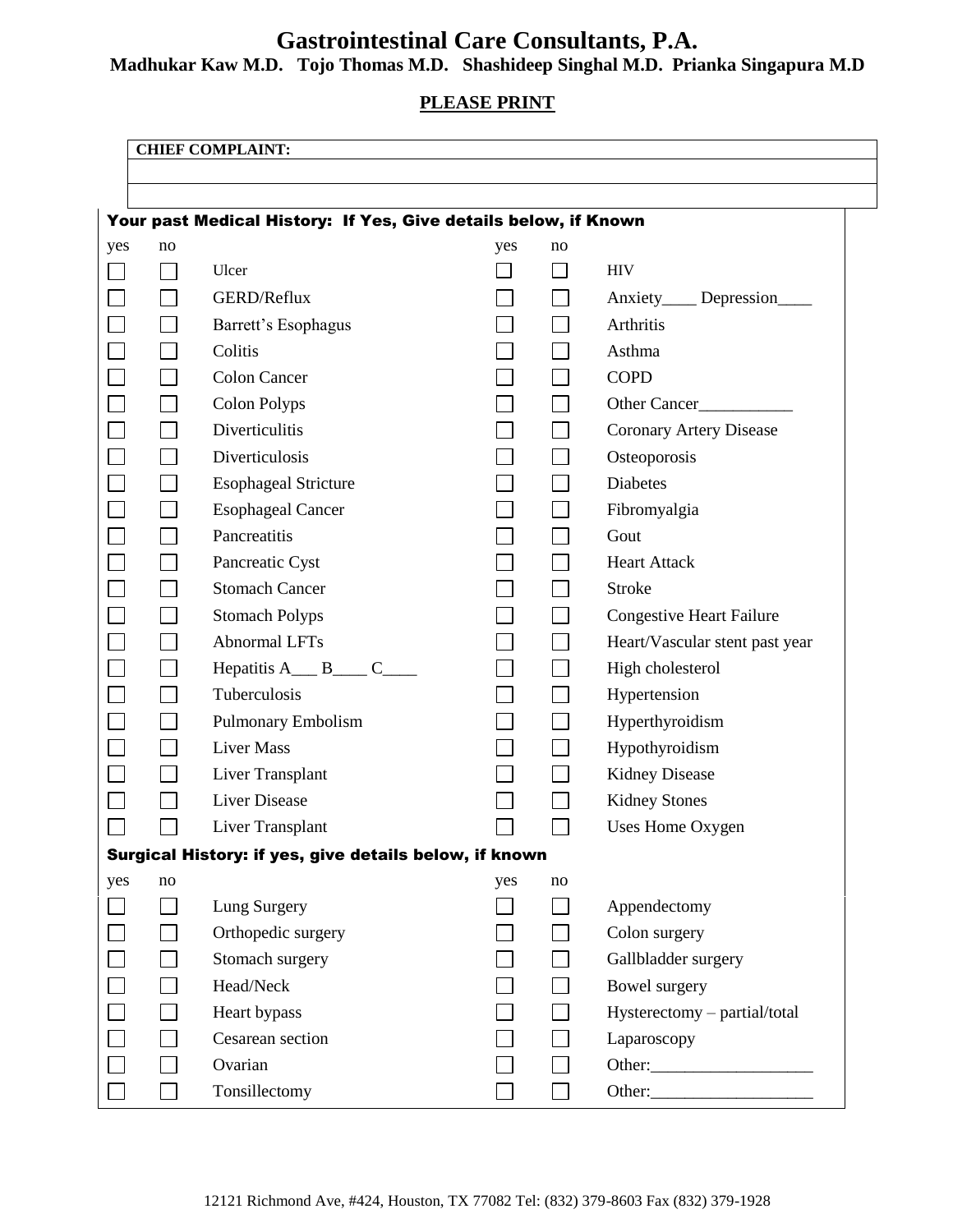### **PLEASE PRINT**

Patient Name:

#### **Welcome and thank you for choosing GICCPA for your medical care.**

We are committed to providing you quality care, our professional fees have been determined through careful consideration, and we believe these fees are reasonable and reflect other areas physician's charge. We are pleased to discuss with you any questions you may have concerning your bill. Providing quality care is our primary concern.

#### **Regarding Insurance**

GICCPA will file claims directly with your insurance carrier for services, which are covered benefits where benefits have been verified. Insurance verification does not guarantee your insurance will pay for services. Payment of co-insurance, copays, deductibles and fees for non-covered services, when applicable, are required at the time of service. Each time you make an appointment with a GICCPA physician, it is your responsibility to make sure the physician is currently under contract with your plan and you have obtained the necessary referrals when needed.

#### **Please note: Your insurance carrier requires us to collect your copay at each visit.**

We allow 45 days from the date a claim was filed by our office for the insurance company to pay. If the insurance company has not paid within this time, you are responsible for the entire balance without the further notice. We will not become involved with dispute between you and your insurance company regarding deductibles, non-covered services, co-insurance, co-payments, coordination of benefits, pre-existing conditions or "reasonable and customary" charges other than to supply factual information when necessary. You are responsible for the timely payment of your account.

#### **Method of Payment**

GICCPA will be happy to accept cash, Visa or Master Card for payment of your medical services. A convenience fee will be applied to any other method of payment.

### **Cancelled Policy**

In an effort to best serve our patients; for office visits we will charge a fee of \$35.00 for the cancellation/failure to keep an appointment. The fee charged for the cancellation/failure to keep an appointment of a schedule procedure will be \$50.00. Please make an effort to notify this office within 72 hours of your office visit or scheduled procedure if you must cancel or reschedule*. A fee of \$25.00 will also be applied if a procedure is cancelled and requires a refund for any advanced payments made by debit/credit card.*

I have read and understand the financial policy of this medical office and agree to be bound by its terms. I also understand and agree that such terms may be amended by the practice without prior written notice.

**\_\_\_\_\_\_\_\_\_\_\_\_\_\_\_\_\_\_\_\_\_\_\_\_\_\_\_\_\_\_\_\_\_\_\_\_\_\_\_\_\_\_\_\_\_\_\_\_\_ \_\_\_\_\_\_\_\_\_\_\_\_\_\_\_\_\_\_\_\_\_\_\_\_\_\_**

**Signature** Date